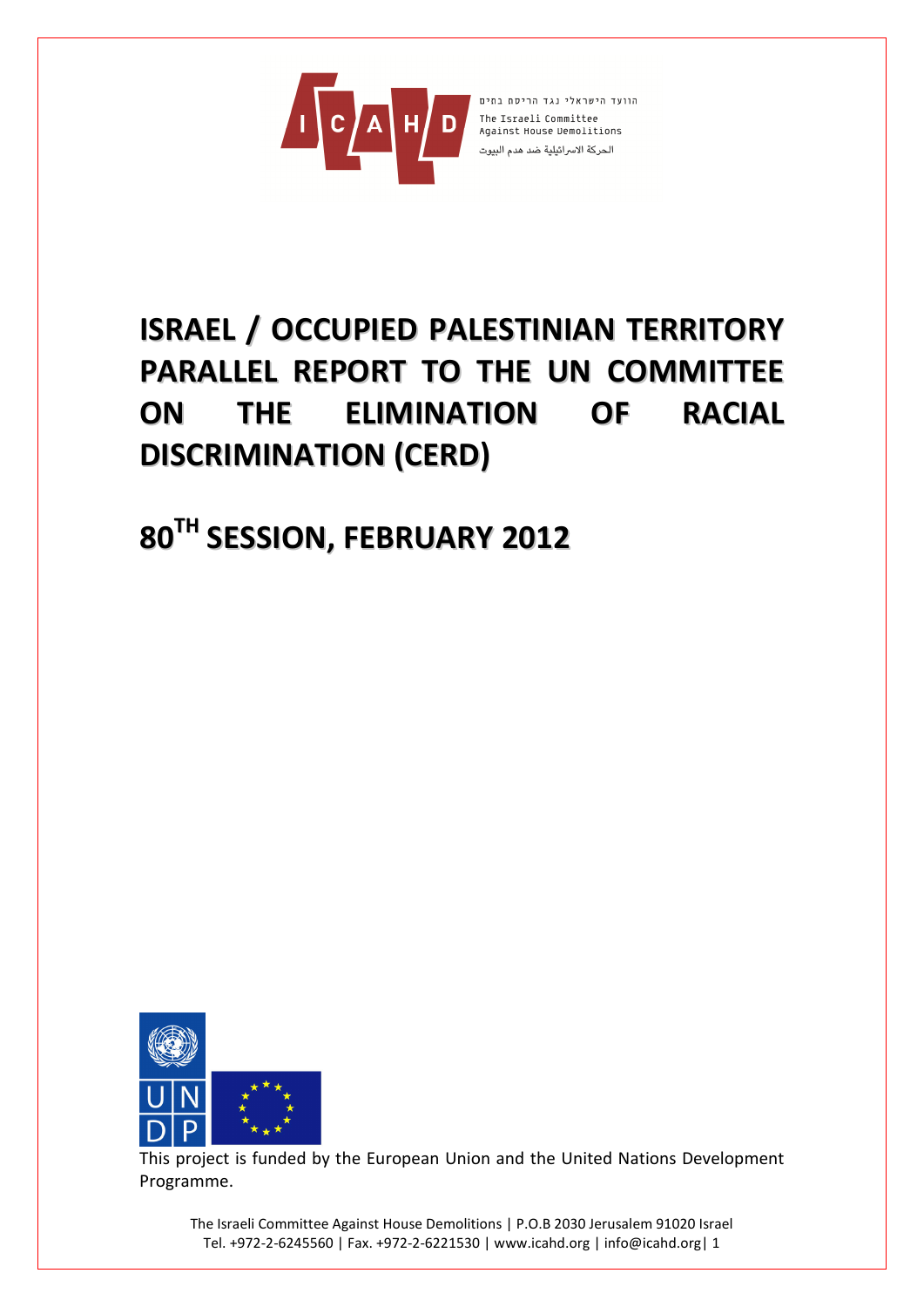

**The Israeli Committee Against House Demolitions (ICAHD) is a human rights and peace organization established in 1997 to end Israel's Occupation over the Palestinians. ICAHD takes as its main focus, as its vehicle for resistance, Israel's policy of demolishing Palestinian homes in the Occupied Palestinian Territory and within Israel proper.** 

Published by the Israeli Committee Against House Demolitions (ICAHD) PO Box 2030 Jerusalem 91020 Israel +972 2 624-5560 info@icahd.org | www.icahd.org

# |@0®@

**BY RO ROLL ISRAEL / OCCUPIED PALESTINIAN TERRITORY PARALLEL REPORT TO THE UN** COMMITTEE ON THE ELIMINATION OF RACIAL DISCRIMINATION (CERD) is licensed under a Creative Commons Attribution-NonCommercial-NoDerivs License.

The contents of this publication are the sole responsibility of the Israeli Committee Against House Demolitions and can in no way be taken to reflect the views of the European Union and the United Nations Development Programme.

Compiled by **Adv. Emily Schaeffer** (Michael Sfard Law Office) and **Itay Epshtain**

# **Contents Introduction** 3 Article 2 and 2 4 Article 2 and 2 4 Article 2 and 2 4 Article 2 and 2 4 Article 2 and 2 4 Article 3 7 East Jerusalem 9 Article 5 10 Area C 15 East Jerusalem 17 Recommendations 20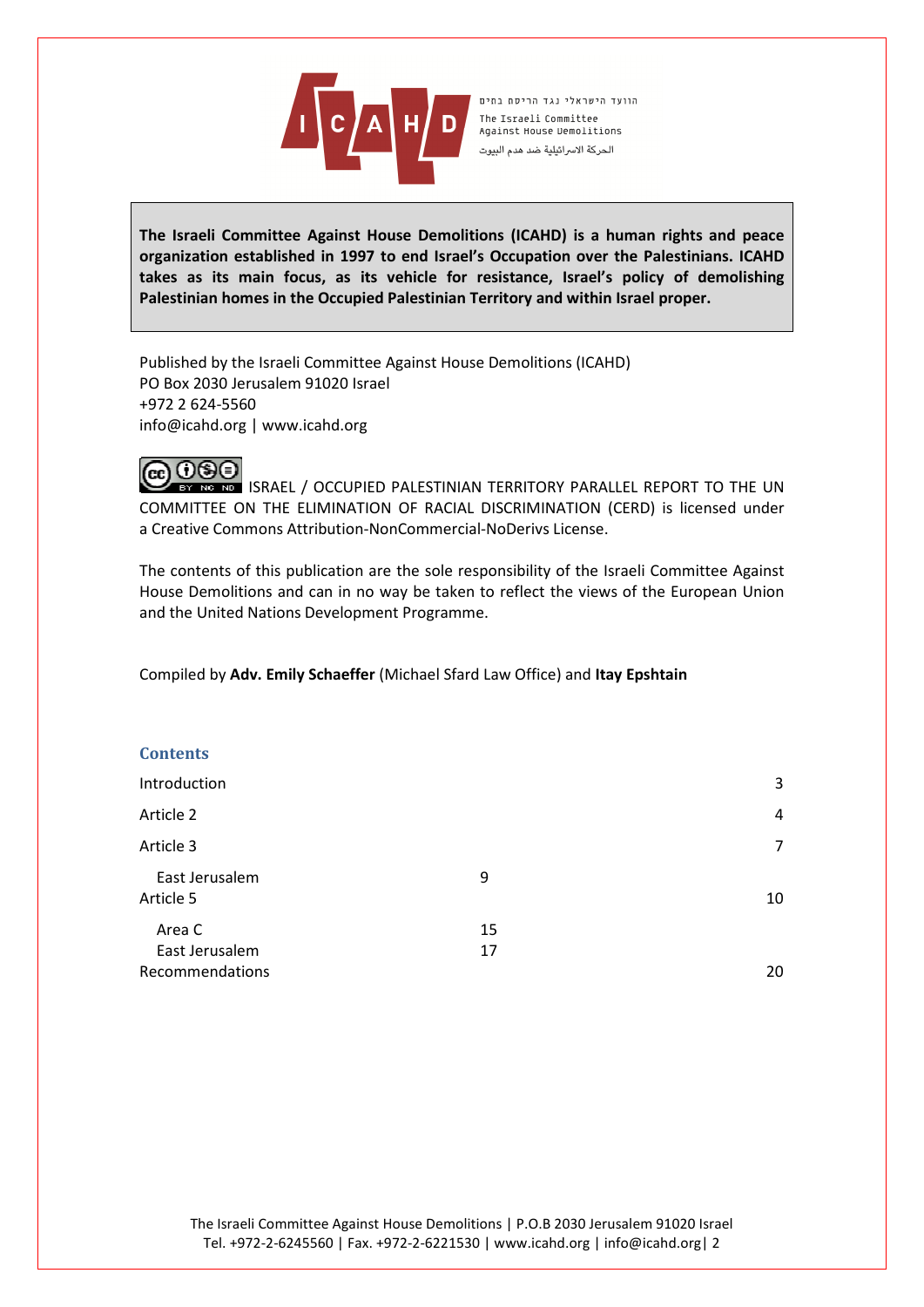

#### **Introduction**

The Israeli Committee Against House Demolitions (ICAHD) submits the following information for consideration by the United Nations (UN) Committee on the Elimination of Racial Discrimination (the Committee) in advance of its examination of Israel's  $14<sup>th</sup>$  to  $16<sup>th</sup>$  periodic reports, submitted under article 9 of the Convention on the Elimination of All Forms of Racial Discrimination (the Convention).

This report focuses on Israel's failure to comply with the Convention in relation to the Occupation of the Palestinian territory, and its responsibility to respect, protect and fulfill Palestinians human rights, in accordance with international law and standards.

Since 1967 Israel demolished more than 26,000 Palestinian homes in the Occupied Palestinian Territory. The motivation for demolishing these homes is purely political, and racially informed: to either drive the Palestinians out of the country altogether or to confine the four million residents of the West Bank, East Jerusalem and Gaza to small, crowded, impoverished and disconnected enclaves, thus effectively foreclosing any viable Palestinian entity, the realization of Palestinian selfdetermination, and solidifying Israeli domination and illegal settlement expansion and de-facto annexation of the occupied territory. Taken against the background of Israel's systematic destruction of more than 500 Palestinian villages, towns and urban neighborhoods in the 1948 war and after, and its ongoing policy of demolishing the homes of Palestinian citizens of Israel in the so-called "unrecognized villages and neighborhoods" the picture that emerges is one of institutional racial discrimination, and promulgated ethnic displacement.

Such policies violate fundamental human rights and international law, such as the commitments taken by state parties to the International Convention on the Elimination of Racial Discrimination and constitute a major obstacle to achieving justice, peace and reconciliation between the Peoples of the region.

The following submission, while not exhaustive, highlights the state party protracted non-compliance with obligations stemming from the ICERD and other human rights instruments. While Israel persistently refuses to provide information on ICERD implementation in the Occupied Palestinian Territory, this submission provides the Committee with pertinent information on the plight of Palestinians under the effective control of Israel. The Committee had in its 2007 concluding observations negated the Israeli position that the Convention does not apply in the Occupied Palestinian Territories, nor did it accept Israel's assertion that it can legitimately distinguish between Israelis and Palestinians in the Occupied Palestinian Territory on the basis of citizenship. The Committee recommended that the State party review its approach and interpret its obligations under the Convention in good faith.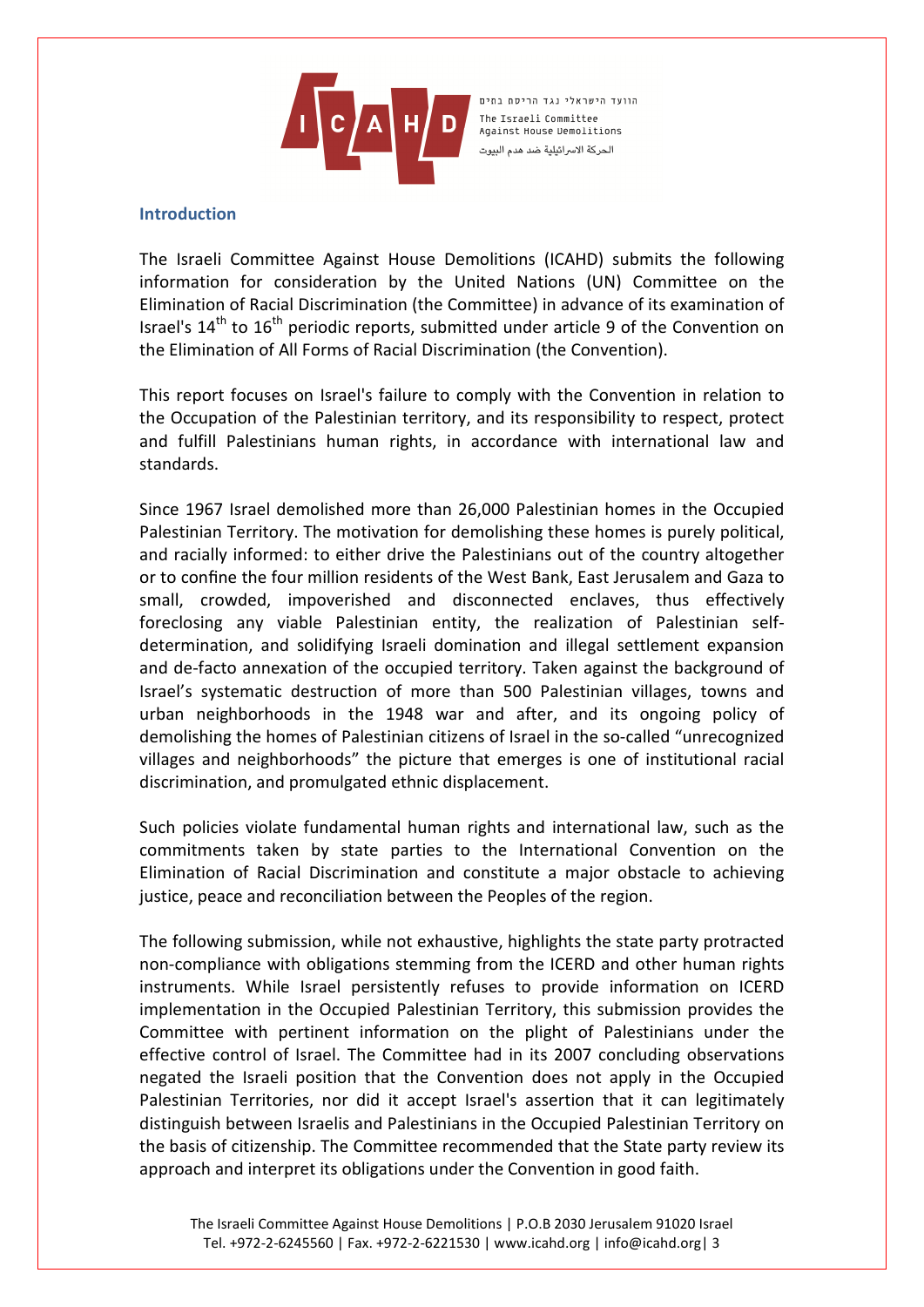

When examining Israel's policies and practices toward the Palestinian population in East Jerusalem in this report, it must be noted, at the outset, that ICAHD supports the position taken by much of the international community, and specifically by the United Nations, that East Jerusalem is occupied territory; the fact that Israel has annexed this part of the West Bank and has imposed its full jurisdiction on the area does not alter this position. Furthermore, it is ICAHD's position that international human rights law, including ICERD, is applicable to all territory over which a state exercises effective control, including occupied territory, as was expressed by the UN Human Rights Committee in General Comment 31<sup>1</sup> and the International Court of  $Justice<sup>2</sup>$ 

Israel's Country Report to the Committee on the Elimination of Racial Discrimination (CERD), submitted 17 January 2011, addresses Jerusalem as a specific issue, including in the area of housing, which will form the focus of this report, but it does not acknowledge the Palestinian East Jerusalemites as protected (or occupied) persons under international law. Furthermore, it does not address racial discrimination against Palestinians in the occupied West Bank, to be discussed in this report.

## **Article 2**

 $\overline{a}$ 

Article 2 sub-articles (1)(a) and (1)(c) deal with States Parties' obligations to ensure that their governments and public authorities and institutions, as well as their laws and policies, both on the local and the national level, do not engage in any practice or act of racial discrimination.

Israel's Country Report does not address the planning, building, housing or residency policies applied in East Jerusalem under this Article, but rather exclusively under Article 5. This report will address them in relation to Articles 2, 3 and 5.

<sup>1</sup> Human Rights Committee, General Comment 31, Nature of the General Legal Obligation on States Parties to the Covenant, U.N. Doc. CCPR/C/21/Rev.1/Add.13 (2004).

<sup>2</sup> See, e.g., Legal Consequences, supra note **Error! Bookmark not defined.** at pp. 177-181; and, Legality of the Threat or Use of Nuclear Weapons, I.C.J. Reports 1996 (Advisory Opinion), p. 226, at p. 240.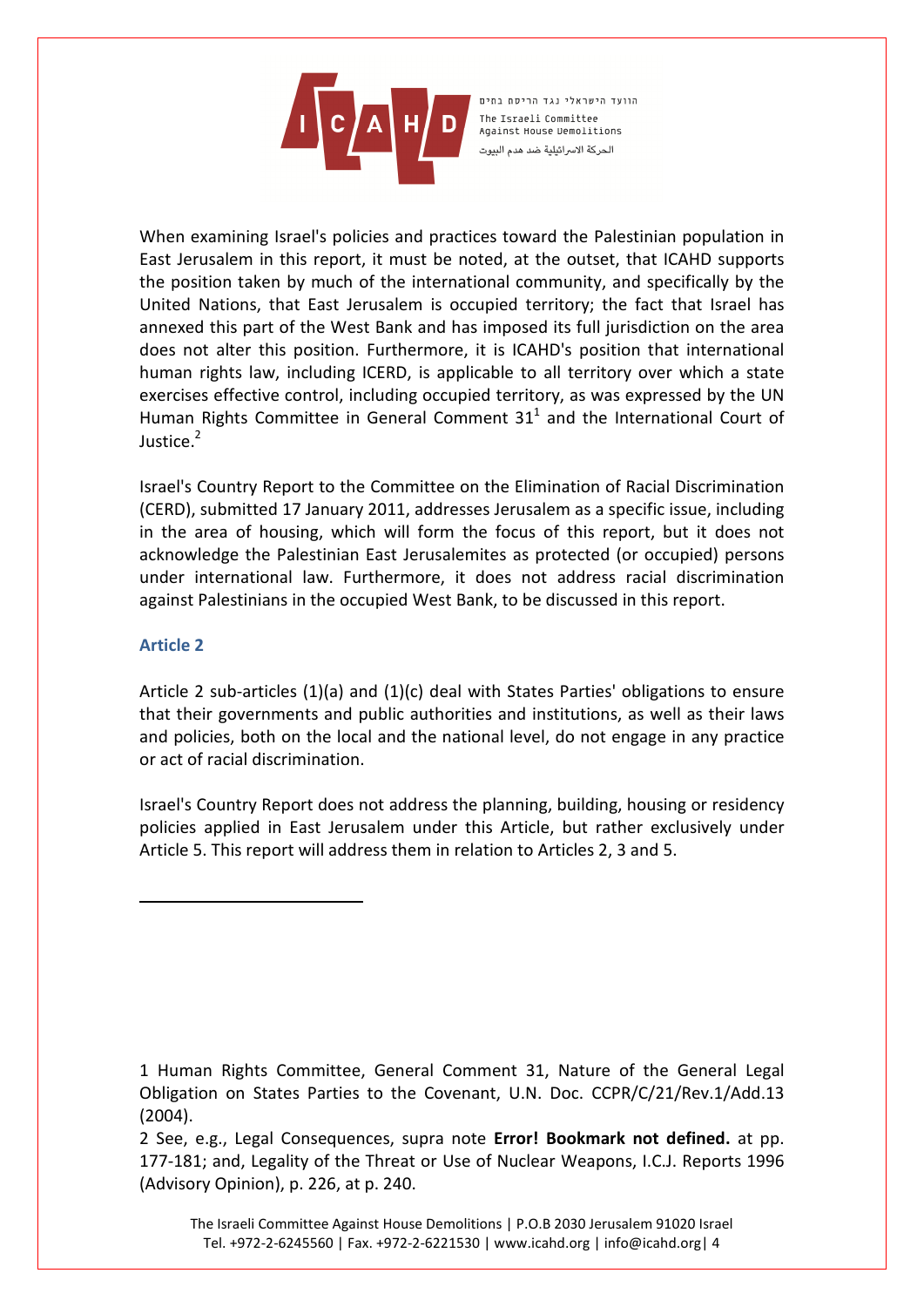

Since the June 1967 occupation and immediate annexation and incorporation of the area now known as "East Jerusalem" into Israel, the various Jerusalem municipal governments, along with the Ministry of Interior, have applied policies that aim, directly and indirectly, to maintain a Jewish majority in the city of Jerusalem. These demographic motivations have been expressed explicitly by public officials over the past several decades and even the past several years, and they are evidenced by the consistent and overwhelmingly telling results of the policies and practices applied to Palestinian East Jerusalem, which serve to maintain a Jewish majority. Alongside the restrictions placed on Palestinian growth in the city, Jewish population growth is encouraged and enjoys state support, including the continuous expansion of Jewish neighborhoods – or settlements – in East Jerusalem (which are prohibited in occupied territories under international law).

One of the main methods of controlling Palestinian growth in East Jerusalem is via the imposition of restrictions on planning and building in the Palestinian sector. To begin with, only 13 percent of the total land area in East Jerusalem is zoned for Palestinian building (with less than nine percent zoned for housing), ostensibly based on the need to maintain open, "green spaces" (such as parks, nature reserves and agricultural zones), to preserve holy sites and archaeological areas, and for other municipal construction (such as roads and infrastructure).

However, given the major housing shortage among the Palestinian sector, these restrictions place grave burdens on Palestinians seeking housing whose only option is to build new housing. Based on the aforementioned planning policies and restrictions toward Palestinians in the city, there is an "artificial housing shortage" of over 25,000 housing units in the Palestinian sector. It has been estimated that if the planning and building policies of today vis-à-vis East Jerusalem remain in place, by 2030 there will be a housing shortage that will directly affect 150,000 Palestinians.

It should be noted that in Israel's Country Report, the number of housing units available for Palestinians in East Jerusalem includes the number of unauthorized (illegal) buildings – a figure that ICAHD believes to be misleading, as these units cannot be considered a housing solution when they may be demolished at any point. Furthermore, the Israel Country Report boasts an additional 29,000 units to be added in the new city plan – without mentioning that the plan has been stalled in implementation for years primarily for political reasons, including complaints by some political parties that the new plan allows for too much housing among the Palestinian sector.

Additionally, Palestinian areas are typically zoned for lower "plot ratios" than in Jewish areas. In other words, the approved building density in the Palestinian sector (the percentage of the total land area on which the building may be constructed, as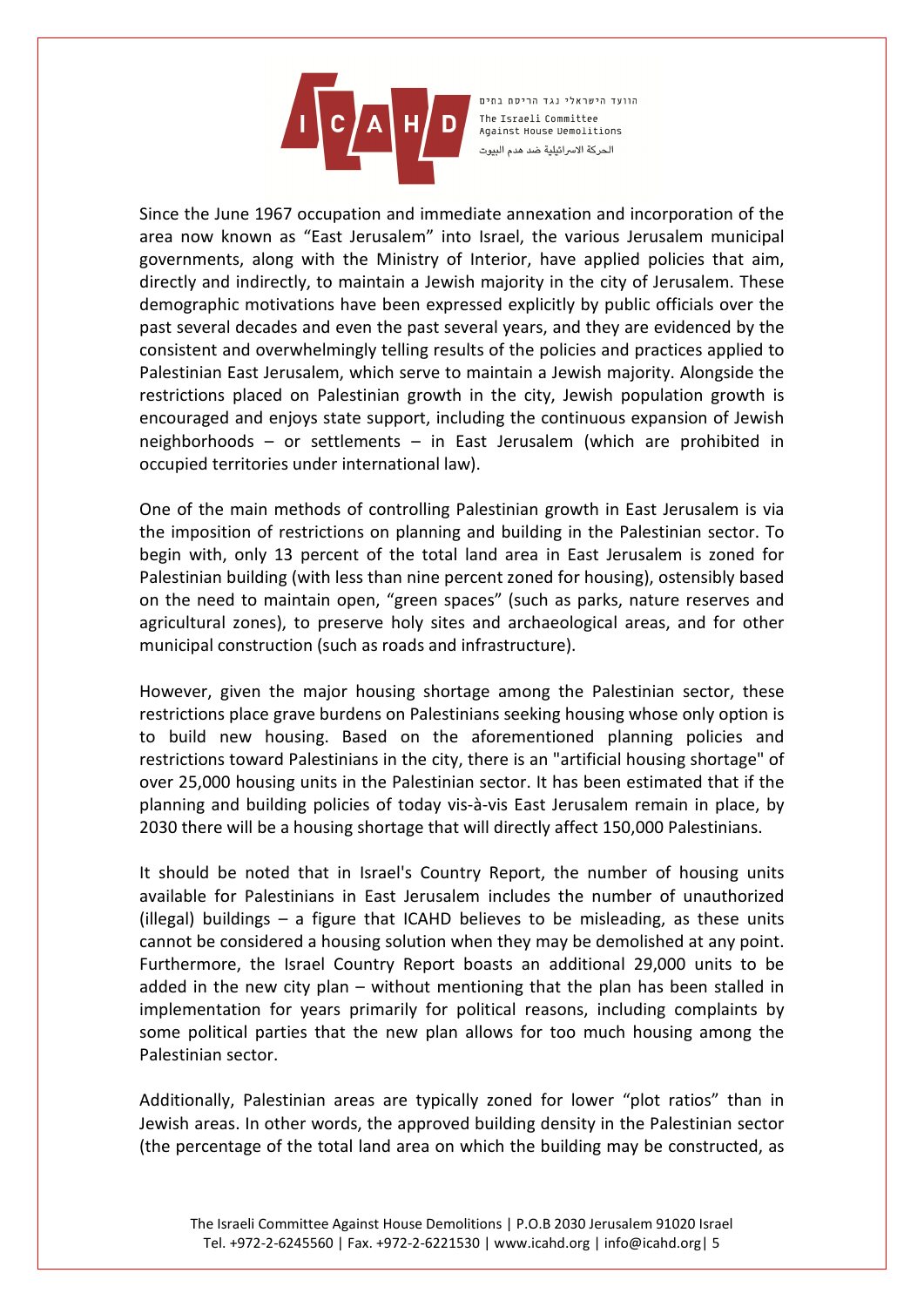

well as its approved height) allows for fewer housing units than in the Jewish areas of the city, oftentimes even with regard to neighboring communities.

Naturally, proper zoning is a prerequisite for obtaining a permit to build. Additional requirements include adequate infrastructure, proof of land ownership, as well as significant costs and fees. While these requirements are identical for both Jewish and Palestinian building permit applicants, the two communities' respective socioeconomic and political realities vary significantly. Firstly, many areas of the Palestinian sector lack adequate infrastructure, mainly due to underinvestment in the Palestinian sector over the years and disproportionate allocation of municipal funds between Palestinian and Jewish areas in the city. Given that installing the necessary infrastructure without municipal support is often either unauthorized or cost-prohibitive, many areas in which Palestinians would wish to build, even when properly zoned for building, do not meet the standards for obtaining building permits.

In Israel's Country Report, paras. 533 and 535, it is stated (under a discussion of economic, social and cultural rights in the context of Article 5) that in 2010 NIS 40 Million (USD \$ 10.8 million) was allocated for improvement of infrastructure in East Jerusalem, and that since 2007 over NIS 300 Million (USD \$ 81 million) has been invested for this purpose.

However, according to a survey prepared for the Jerusalem Municipality at the end of 2010 by Ehud Tayar Management & Engineering, Ltd., "Survey of Infrastructure East Jerusalem," NIS 1.8 billion (USD \$535 million) is needed in order to complete the necessary infrastructure in East Jerusalem.

Secondly, unlike in West Jerusalem where the Property Registry has been maintained, proving land ownership in East Jerusalem is extremely complex. The majority of the area was not registered during the periods of British and Jordanian control prior to 1967, and in that year Israel froze the process of land registration there. In fact, the ownership of over half of the land in East Jerusalem is not registered, thereby rendering it effectively impossible under the current procedures for landowning residents to obtain permits for new construction on their land.

Lastly, the building permit process entails high costs and fees. While in the Jewish sector, the costs of construction projects are typically shared by construction companies and home purchasers, Palestinian building endeavors are often carried out by individuals or small groups of individuals – particularly given that Palestinian areas are almost without exception zoned for smaller buildings, rather than apartment complexes and high-rise condominiums. The high costs therefore present an additional obstacle to Palestinians in obtaining building permits in East Jerusalem.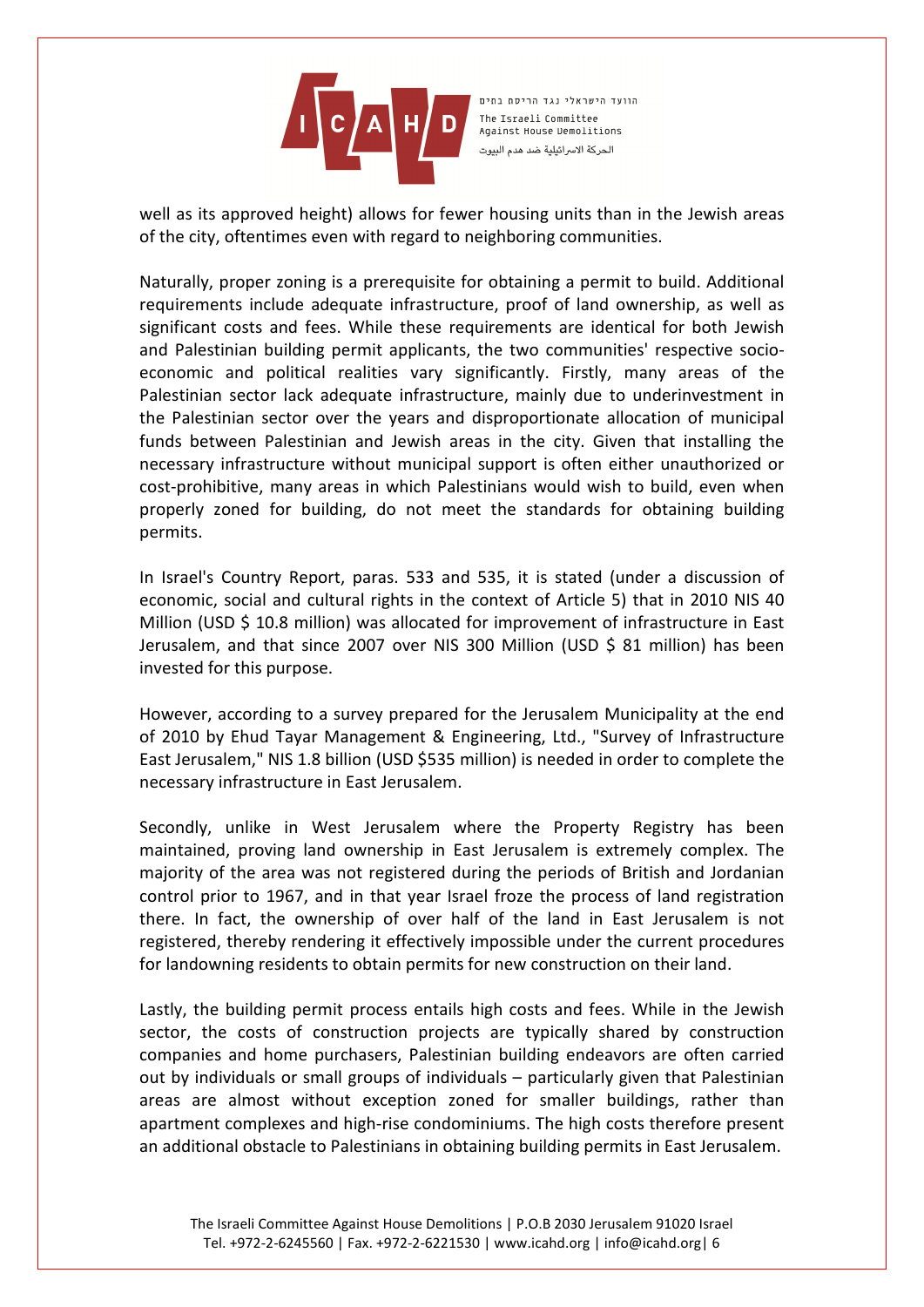

The situation is merely worsened by the major population growth experienced by the Palestinian sector in East Jerusalem. As it stands, Israel has not updated the regional urban plan for East Jerusalem since its occupation and annexation in 1967, and no new Palestinian neighborhood has been created since. Meanwhile, in the more than 44 years that have since passed, the Palestinian population has more than quadrupled (from 66,000 in 1967 following the war to 300,000 today). This growth is partly explained by natural population growth (notably at slightly higher rates than the Jewish population), and partly by the current laws and policies regarding residency rights for Palestinians and their family members, which will be addressed below with regard to Article 5.

Article 2 sub-article (2) requires States Parties to ensure the adequate development of racial groups and the individuals belonging to them such that their human rights and freedoms may be fully enjoyed by them.

Israel is obligated under international human rights law to create and maintain conditions for Palestinians' realization of their rights to self-determination, participation without discrimination in public affairs, and their right, as individuals and as a collective, to develop and advance their respective communities economically, socially, culturally and politically, according to their needs. Additionally, Israel's obligations under international humanitarian law are relevant here, as the occupying power has a paramount duty to maintain public order and safety in the occupied territory, which it cannot be said to uphold when the lack of development either for or by Palestinians in East Jerusalem leads to housing shortages and a general violation of the right to adequate housing, sets the stage for the violation of the right to nationality (residency revocation, which will be discussed below) – and together set into motion a process of ethnic displacement of Palestinians from Jerusalem and the preservation of Jewish demographic control over the city.

## **Article 3**

The normative definition of apartheid, drawn from ICERD, applies to a situation where the following elements exist: (i) that two distinct racial groups can be identified; (ii) that 'inhuman acts' are committed against the subordinate group; and (iii) that such acts are committed systematically in the context of an institutionalized regime of domination by one group over the other. The 1973 Apartheid Convention refers directly to Article 3 of ICERD in its preamble and is intended to complement the requirements of Article 3 of ICERD. The Convention obliges States parties to adopt legislative measures to suppress, discourage and punish the crime of apartheid and makes the offence an international crime which is subject to universal jurisdiction.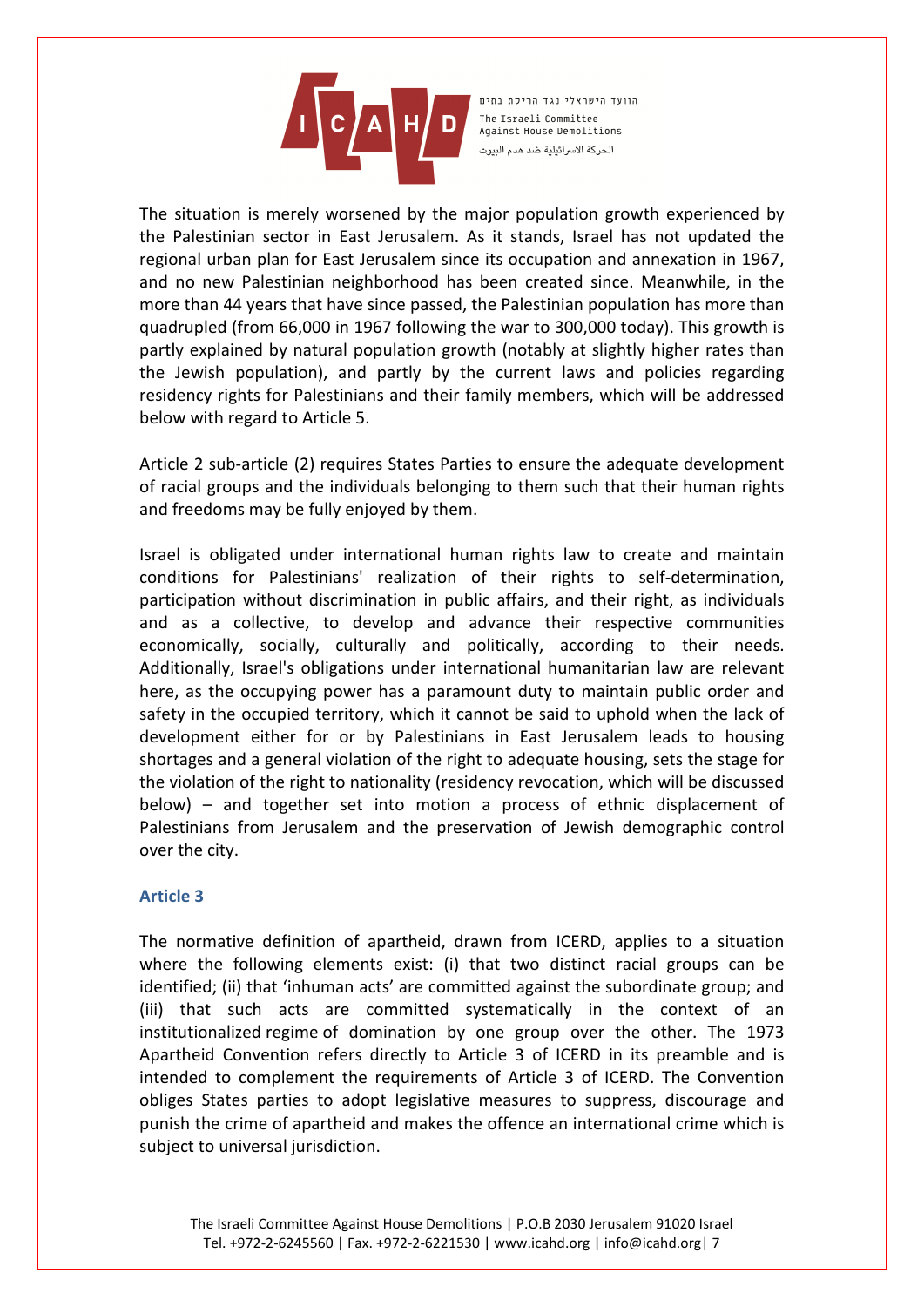

Article 2 of the Apartheid Convention provides a clear definition of what constitutes apartheid for the purposes of international law. It defines apartheid as "inhuman acts committed for the purpose of establishing and maintaining domination by one racial group of persons over any other racial group of persons and systematically oppressing them", and goes on to enumerate a list of such inhuman acts. The following analysis addresses the elements of the definition of apartheid: the requirement of two distinct racial groups; the commission of acts listed as 'inhuman acts' of apartheid; and the institutionalized nature of the domination.

ICERD gives a broad edifice to the meaning of the term 'racial', with racial discrimination including discrimination based on race, color, descent, or national or ethnic origin. The meaning of a racial group for the purposes of ICERD is established as a broad and practical one. In essence, it means an identifiable group. the UN Committee on the Elimination of all forms of Racial Discrimination has included groups that would not be considered 'races' in a traditional sense, including caste groups in South Asia, non-citizen groups such as migrant workers, and nomadic Peoples.

Article 2 of the Apartheid Convention refers to inhuman acts that may constitute apartheid when committed in a context of racial domination, while Article 5 of ICERD enumerates a list of rights which must be guaranteed to all humans free from racial discrimination.

Palestinians, regardless of current geographic location or constructed legal status, are considered a single people entitled to collective self-determination. While the state of affairs in Israel/Palestine is not defined in terms of traditional conceptions of 'race' as it was in apartheid South Africa. ICAHD details in this submission that house demolitions, residency revocation and displacement are a form of inhuman and degrading treatment with severe psychological consequences for men, women and children. Palestinian refugees and internally displaced persons, who remain displaced, are also victims of apartheid by virtue of the ongoing denial of their right to return to their homes in safety and dignity.

Israeli policy vis-à-vis Palestinians is called "apartheid" or its equivalent in Hebrew: *hafrada*, "separation" or apartheid, which in turn is part and parcel of the declared policy of "Judaizing" the entire country. *Hafrada* is the term used by Israel to describe its policy towards the Palestinians, reflected most graphically in the official name of the Wall: the "separation barrier" (*mikhshol ha-hafrada*). Separation and domination, accompanied by systematic and deliberate ethnic displacement affecting Palestinians in every part of the country, all part of broad, permanent and systematic process of Judaization, is most precisely termed apartheid.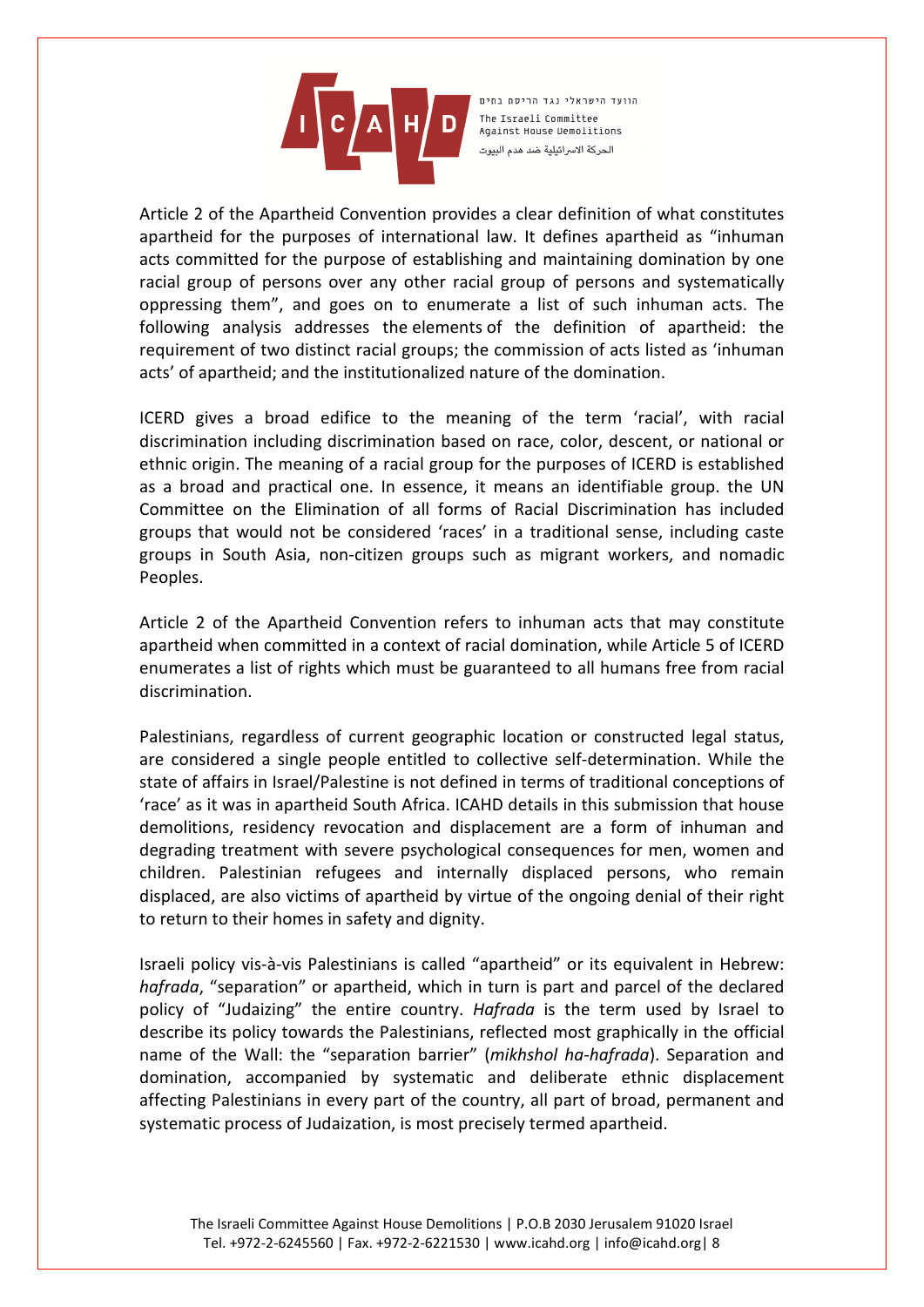

The Occupied West Bank is dominated by exclusively Israeli-Jewish settlements and their associated regime of separate roads, security buffer zones, checkpoints and the Separation Wall which interrupts the contiguity of Palestinian territory, and ensures that Palestinian communities are confined to isolated enclaves. Israeli settlers enjoy the protection of the authorities and military, with their own laws and preferential access to resources such as water, to the detriment of the Palestinian population. 40% of the West Bank is closed to its Palestinian population. These settlements are linked by roads for the exclusive use of Israeli Jews. Palestinian movement restricted and access to farm land is restricted by a pervasive permit system. Since 1948 the Israeli authorities have pursued concerted policies of colonization and appropriation of Palestinian land. Israel has through its laws and practices divided the Israeli Jewish and Palestinian populations and allocated them different physical spaces, with varying levels and quality of infrastructure, services and access to resources. The end result is wholesale territorial fragmentation and a series of separate enclaves, with the two groups largely segregated.

The Russell Tribunal on Palestine (an International People's Tribunal created by a large group of citizens involved in the promotion of peace and justice in the Middle East) concluded that Israel subjects the Palestinian people to an institutionalized regime of domination amounting to apartheid as defined under international law. This discriminatory regime manifests in varying intensity and forms against different categories of Palestinians depending on their location. The Palestinians living under colonial military rule in the Occupied Palestinian Territory are subject to a particularly aggravated form of apartheid. Palestinian citizens of Israel, while entitled to vote, are not part of the Jewish nation as defined by Israeli law and are therefore excluded from the benefits of Jewish nationality and subject to systematic discrimination across the broad spectrum of recognized human rights. Irrespective of such differences, the Tribunal concludes that Israel's rule over the Palestinian people, wherever they reside, collectively amounts to a single integrated regime of apartheid.

## **East Jerusalem**

East Jerusalem is currently home to approximately 300,000 Palestinians. They experience racial discrimination in many spheres of life, from education to cultural development to housing, and, as will be discussed further, are even the subjects of a *process of ethnic displacement* that is the cumulative result of the policies and practices applied to them, particularly those pertaining to housing and legal status.

Israel's policies and practices vis-à-vis the Palestinian sector in Jerusalem constitute institutionalized discrimination and domination of one population over the other with the intent to perpetuate this domination through strengthening the numbers and socio-economic well-being of one population at the expense of another.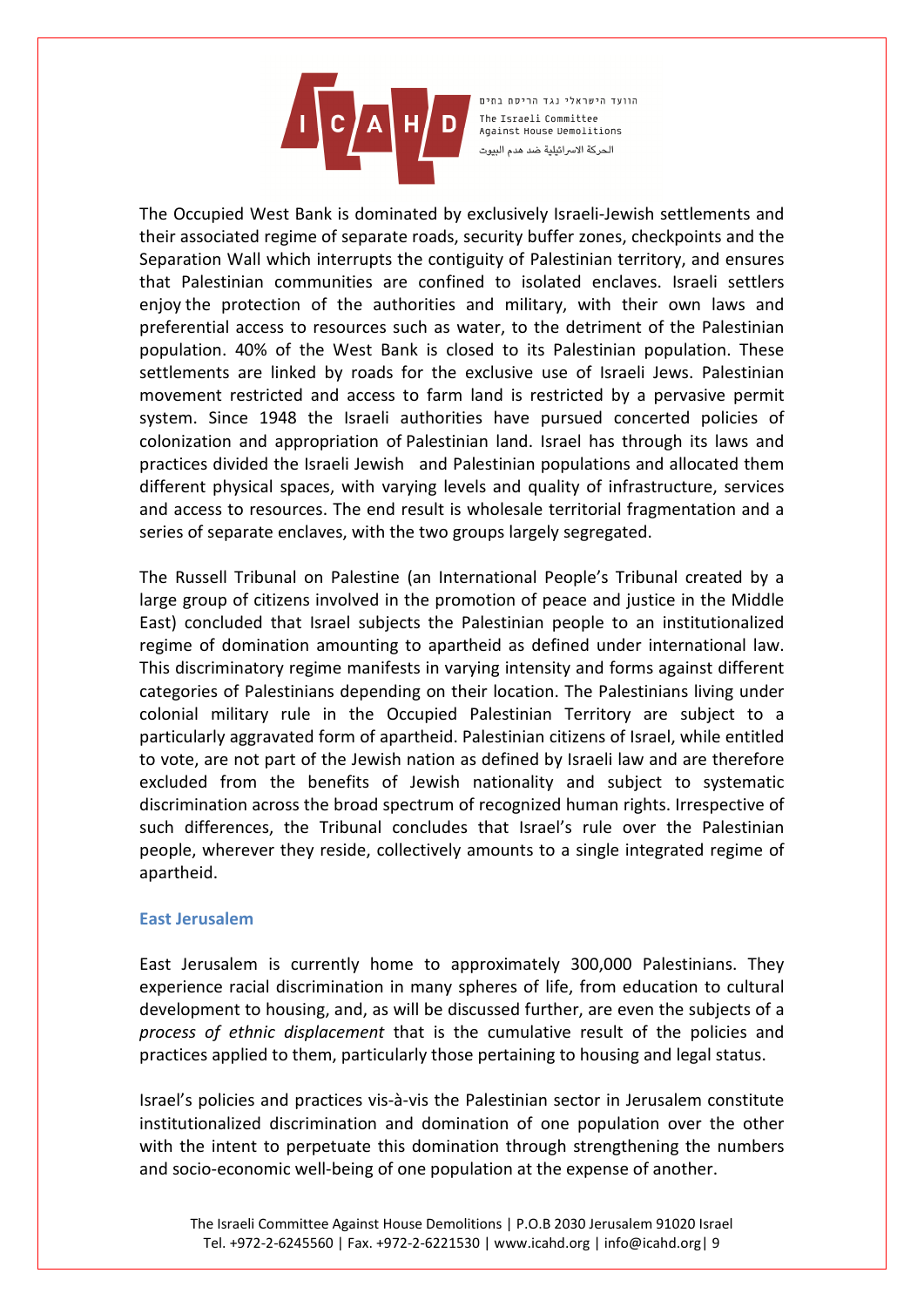

Since obtaining building permits in the Jewish sector is a virtual non-issue, and infractions are penalized disproportionately in the Palestinian sector both in frequency and size – combined with the fact that in many cases permits are granted for Jewish homes and community buildings on plots formerly held by Palestinians – the result is a clear situation of illegal discrimination in violation of international human rights law.

The maintenance of a demographic balance based on ethnicity or nationality constitutes, *prima facie*, an illegal and repugnant practice of discrimination that is reminiscent of the motivation behind policies of racial segregation and apartheid. What is more, the results of these policies are already tangible. Israel's discriminatory planning and housing policies and practices in East Jerusalem, including administrative home demolitions and discriminatory residency policies (particularly since the start of the Second Intifada), have set into motion a process of "ethnic displacement" of parts of the Palestinian population of East Jerusalem. Should the status quo of policies and practices remain – or worsen – this process of ethnic displacement will only intensify.

## **Article 5**

House demolitions and forced evictions are among Israel's most heinous practices in the Occupied Palestinian Territory (OPT). In 2011, a record year of displacement, a total of 622 Palestinian structures were demolished by Israeli authorities, of which 36% (or 222) were family homes; the remainder were livelihood-related (including water storage and agricultural structures), resulting in 1,094 people displaced, almost double the number for 2010. The Jordan Valley sustained the largest number of demolitions (32% of total structures demolished, 40% of residential structures demolished, 37% of people displaced), with 199 structures demolished and 401 people displaced.

For a viable Palestinian state to be established, the Jordan Valley represents an essential land reserve, agricultural hinterland and strategic economic infrastructure. Not only that, the area provides the potential state's sole land entrance. However, since 1967, Israel has coveted the Jordan Valley both for its economic potential and its strategic importance in forestalling the creation of a viable Palestinian state. Israel justifies its presence in the area as necessary for security. For example, in his May 2011 address to the US Congress, Israeli PM Netanyahu asserted that "Israel will never cede the Jordan Valley. Israel would never agree to withdraw from the Jordan Valley under any peace agreement signed with the Palestinians. And it's vital – absolutely vital – that Israel maintain a long-term military presence along the Jordan River." Running the length of the West Bank, the Jordan Valley covers 29% of the West Bank, with a total area of  $1,600$  km<sup>2</sup>. Prior to the 1967 occupation, some 320,000 Palestinians lived there, but according to a recent survey by the Palestinian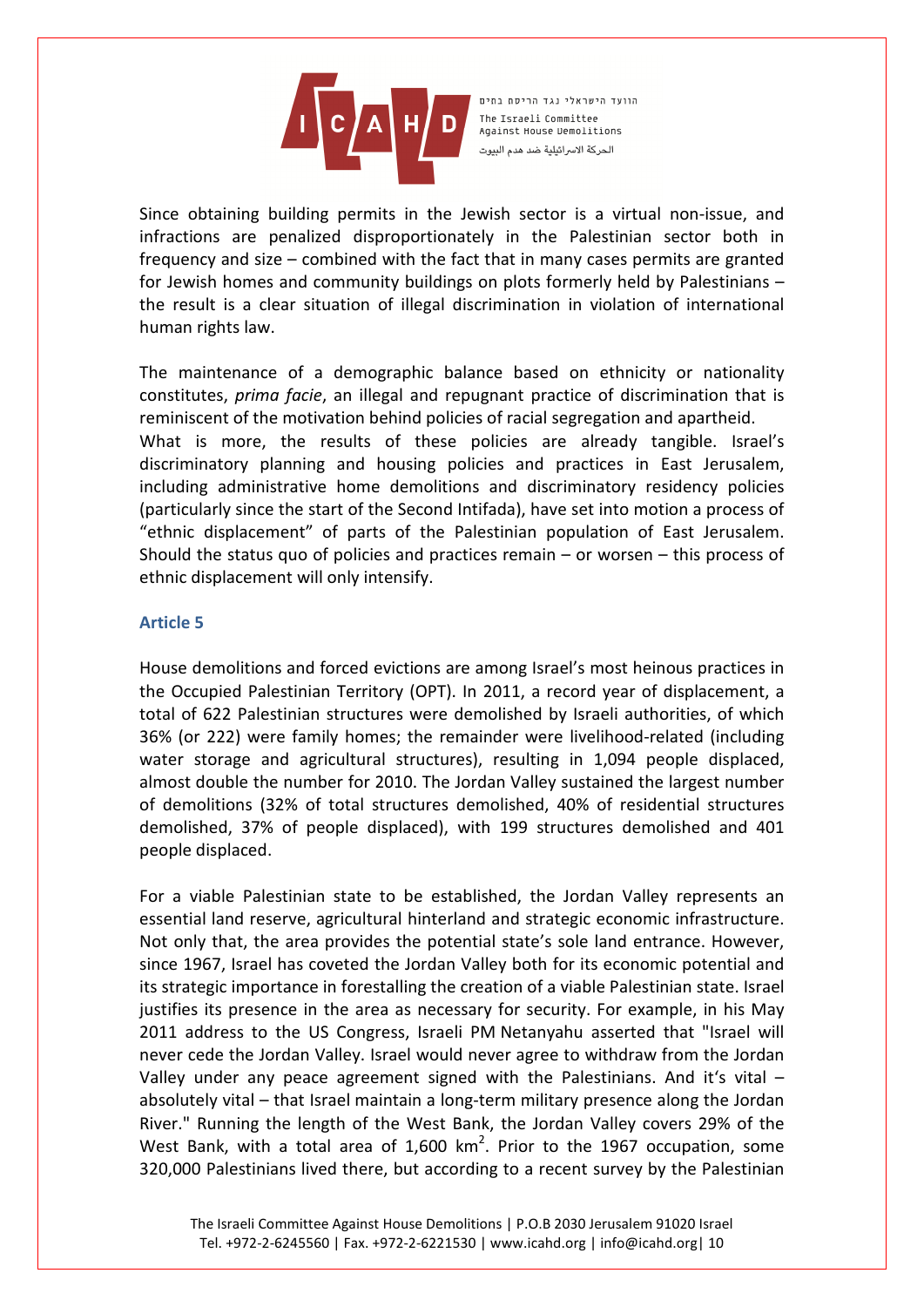

Central Bureau of Statistics, fewer than 65,000 remain today. At present, Israel controls approximately 90% of the Jordan Valley and has "Judaized" it: 119  $km^2$ (12%) are held by 37 illegal settlements, housing 9,500 settlers; 318  $km^2$  (20%) comprise 26 declared nature reserves (only 4 are open to the public); and 736  $km^2$ (46%) are closed military zones.

The civilian population in the OPT, including East Jerusalem, continues to endure violence, displacement, dispossession and deprivation as a result of prolonged Israeli military occupation and on-going conflict, in violation of their rights under IHR and IHL. In the West Bank, including East Jerusalem, demolitions are a major cause of the destruction of property, including residential and livelihoods-related structures. Demolitions target vulnerable communities including Bedouin and herder communities, who have often been displaced several times since 1948. In 2011, 60% of the total structures demolished were in pastoral communities; these residents represent more than 80% of the total people displaced. The Palestinian-Bedouin communities living in the hills to the east of Jerusalem are at an exceedingly growing risk of forced ethnic displacement. The communities have been informed by the Israeli authorities that they have no option but to leave the area (as part of a larger plan to relocate Bedouin communities living in Area C). The forced displacement of the Bedouin would also be detrimental to their semi-nomadic way of life.

Displacement has particularly overwhelming effect on women and children especially because of the disruption of primary education, resulting in post-traumatic stress disorder, depression, and anxiety. In 2011, 609 children under the age of 18 (60% of total people displaced) were displaced.

The demolition of Palestinian homes is politically motivated and racially informed. The goal is to sequester the 4 million residents of the West Bank, East Jerusalem, and Gaza to small enclaves, thus effectively foreclosing any viable Palestinian state and ensuring Israeli control, and to allow for the expropriation of land, the ethnic displacement of Palestinians, and the Judaization of the Occupied West Bank.

In the cantonization plan pursued by the current and previous Israeli governments, Israel would annex the settlement blocs containing 80% of the settlers in addition to "greater Jerusalem" and the Jordan Valley. It would Judaize approximately 85% of the country, leaving the Palestinians with disconnected enclaves on only 15% of the land. Israel would control all the borders, all the sea- and airports, Palestinian airspace, the electro-magnetic sphere (communications), and West Bank seam zones. In this version of the two-state solution, the Palestinians would be deprived of meaningful national self-determination. The Palestinian "state" would have only limited sovereignty and no viable economy. While it would be expected to absorb all the refugees who wish to return, it would have no economic potential for development and could offer no prospect for its future generations.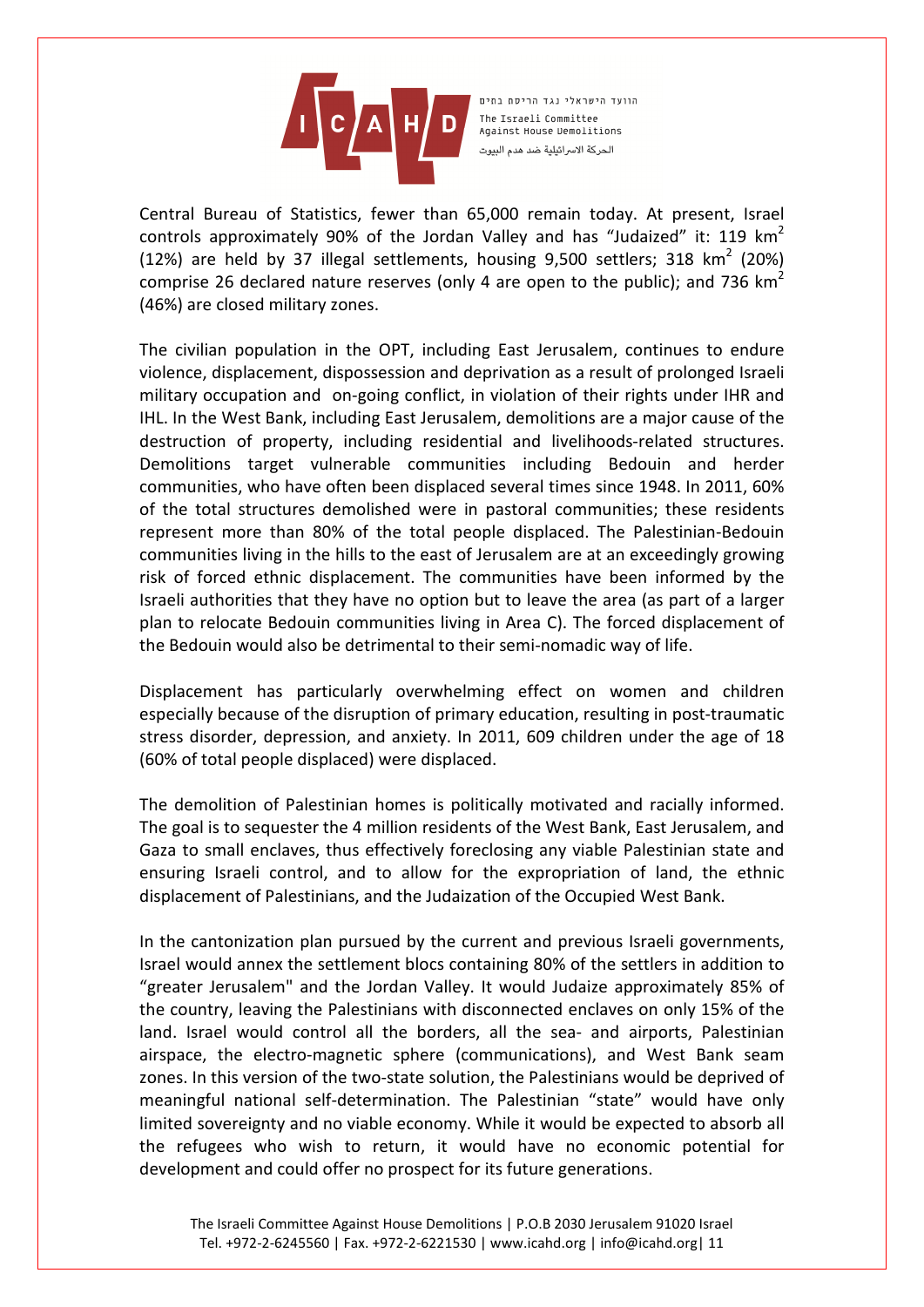

We are witnessing a process of Ethnic Displacement and Judaization, institutionalized policies designed to alter the ethnic, religious and racial composition of an affected population – Palestinian residing in Area C of the Occupied West Bank – that has led to a situation in which many members of that population leave the area to Areas A and B, which are under Palestinian Authority control, not necessarily by choice, but due to the lack of alternatives or, in other words, because they to leave. Israel's policies also create a situation not only of displacement but also of de facto forced deportation, which may rise to the level of a war crime. In cases in which Palestinians have been physically deported from their communities and/or denied return, Israel has indeed committed the war crime of forced deportation. Additionally, Israel's policies and practices in the West Bank may comprise what are defined as "inhuman acts" in Article 7(1)(d) of the Rome Statute of the International Criminal Court as well as constitute a violation of the UN Convention on the Suppression and Punishment of the Crime of Apartheid of 1973.

While Palestinian families are forced to witness the destruction of their homes and livelihoods, Israeli settlements which remain illegal under international law have continued to expand, seizing more land and natural resources. Restrictive zoning and planning regimes often result in demolitions. Lack of respect for international HR and humanitarian law and impunity for violations continued to drive and compound protection concerns. Recognizing this, initiatives addressing accountability for violations and promoting access to justice continue to be key elements of the protection response.

In order to build homes in East Jerusalem and Area C (which accounts for 70% of the Occupied West Bank controlled by Israel), Palestinians must apply for a permit from those who control these areas – the Israeli authorities. The vast majority of demolition orders are issued because a home or structure has been built without an Israeli permit. Under Israeli zoning policy, Palestinians can build in just 13% East Jerusalem and in just 1% of Area C. In both cases these areas are already heavily built up. More than 94% of all Palestinian permit applications have been rejected in recent years. This means that when a family expands or a community wants to build infrastructure to meet its basic needs, the choice faced is between building without a permit and not building at all. Many end up building to meet their immediate needs in the hope that they will be able to avoid demolition. Unfortunately, the number of people affected by demolition continues to steadily grow.

Israel's practices in the OPT violate the right to adequate housing enshrined in several bodies of international human rights law. Specifically, the human right to adequate housing is contained, inter alia , in the Universal Declaration of Human Rights of 1948 (Art. 25(1)); the International Covenant on Economic, Social and Cultural Rights of 1966 (Art. 11); the International Covenant on Civil and Political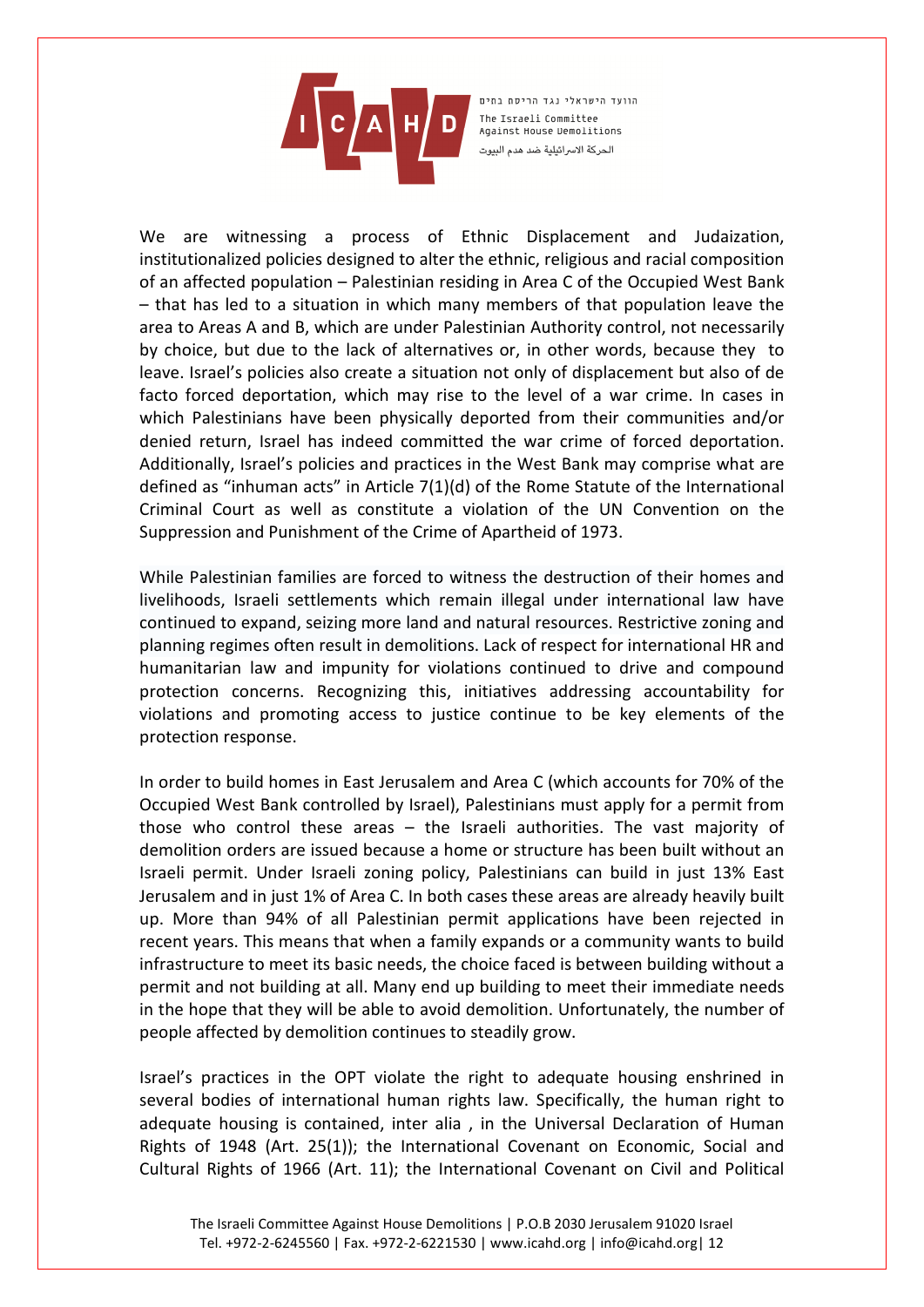

Rights of 1966 (Art. 17); the International Convention on the Elimination of All Forms of Racial Discrimination of 1969 (Art. 5(e)(iii)); the Convention on the Rights of the Child of 1990 (Arts. 16, 27); and General Comments 4 (1991) and 7 (1997) of the UN Committee on Economic, Social and Cultural Rights.

The right to adequate housing is an essential component of the right to a decent standard of living. When guaranteed, it provides a foundation for the realization of other rights, including the rights to family, work, education and, ultimately, national self-determination. Israel is party to, and bound by, the International Covenant on Economic, Social and Cultural Rights (ICESCR) which explicitly guarantees the right to adequate housing (Article 11.1): "The States Parties to the present Covenant recognize the right of everyone to an adequate standard of living for himself and his family, including adequate food, clothing and housing, and to the continuous improvement of living conditions." The UN Committee on Economic, Social and Cultural Rights interpreted the content of human rights provisions in the Covenant (General Comment  $4$  – The right to adequate housing), so that the "right to housing should not be interpreted in a narrow or restrictive sense which equates it with, for example, the shelter provided by merely having a roof over one's head or views shelter exclusively as a commodity. Rather it should be seen as the right to live somewhere in security, peace and dignity." That includes the security of tenure, availability of services, and cultural adequacy. The Committee has also determined in its General Comment 7 (The right to adequate housing – forced evictions) that forced evictions are prima facie incompatible with the requirements of the Covenant, and that appropriate procedural protection and due process, and adequate alternative housing, resettlement, or access to productive land must be guaranteed by a state party to the Covenant, as is Israel. Israel's claim that the Covenant does not apply in the Occupied Palestinian Territory has been dismissed by all the UN human rights treaty bodies that oversee compliance with treaties.

The UN Committee on Economic, Social and Cultural Rights, a body of independent experts that monitors implementation of the Covenant, in its 2011 concluding observations (which constitute the decision of the Committee regarding the status of the Covenant vis-à-vis a given State party) called on Israel to stop forthwith house demolitions, forced evictions, and residency revocation in the Occupied Palestinian Territory and East Jerusalem. After considering the state report by Israel on compliance with the International Covenant on Economic, Social and Cultural Rights, and the ICAHD parallel report, the Committee recommended that Israel review and reform its policies to align with recommendations made by ICAHD and partner human rights and peace organizations.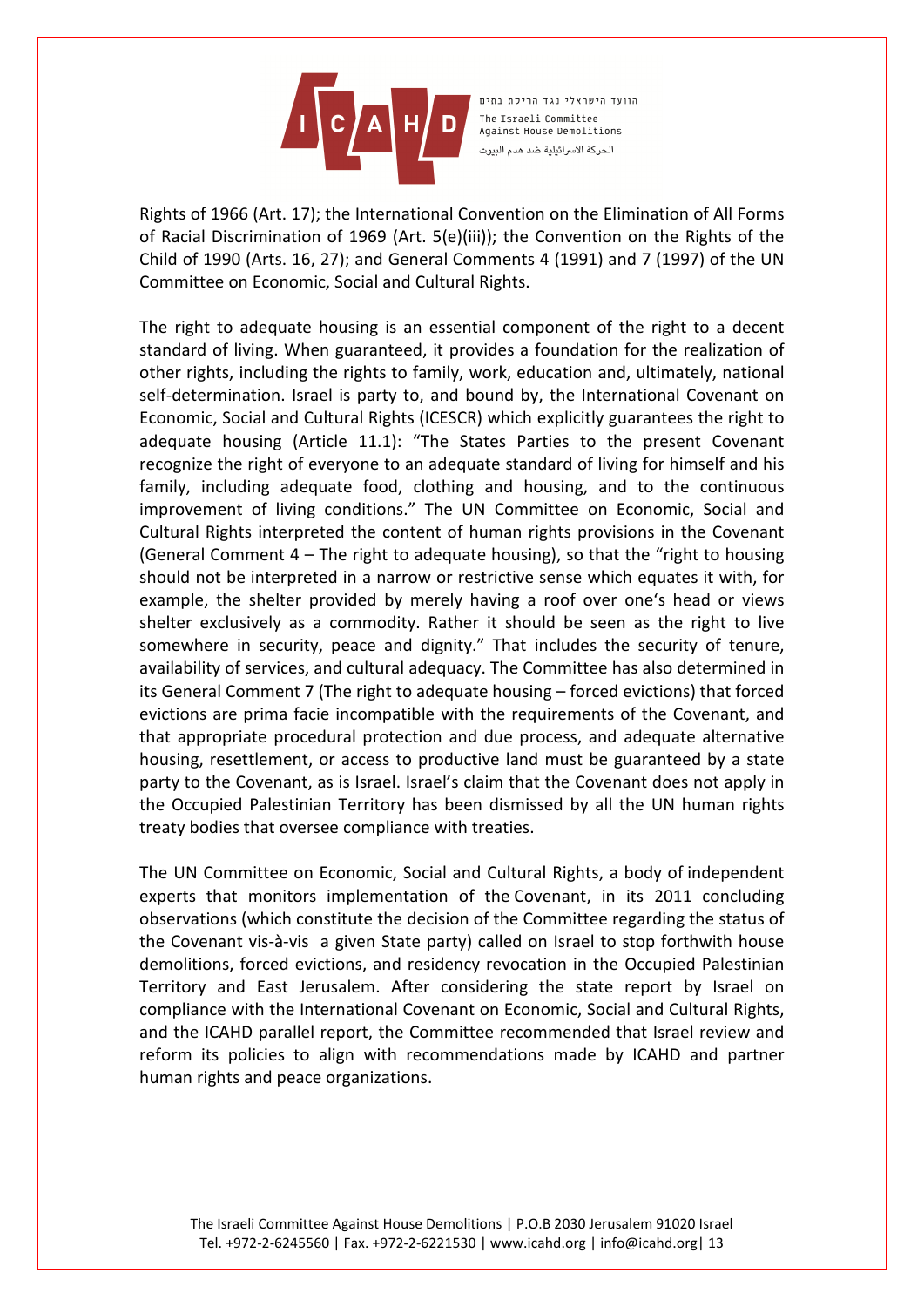

"The Committee is deeply concerned about home demolitions and forced evictions in the West Bank, in particular Area C, as well as in East Jerusalem, by Israeli authorities, military personnel and settlers. The Committee urges the State party to stop forthwith home demolitions. The Committee also recommends that the State party review and reform its housing policy and the issuance of construction permits, in order to prevent demolitions and forced evictions and ensure the legality of construction in those areas." **United Nations Committee on Economic, Social and Cultural Rights**, December 2011

The Committee on the Elimination of Racial Discrimination recommended in its 2007 concluding observations (CERD/C/ISR/CO/13) that Israel ensures that Palestinians enjoy full rights under the Convention without discrimination based on citizenship and national origin. The Committee noted with concern the application in the Occupied Palestinian Territory of different laws, policies and practices applied to Palestinians on the one hand, and to Israeli-Jews on the other hand. It was concerned, in particular, by information about unequal distribution of water resources to the detriment of Palestinians, and about the targeting of Palestinians in house demolitions. The Committee called for a halt to the demolition of Palestinian properties, and for respect for property rights irrespective of the ethnic or national origin of the owner.

As the Occupying Power, Israel is obligated to safeguard the homes of the protected persons (Palestinians) under international humanitarian law (namely the Hague Regulations and the Fourth Geneva Convention). Israel is bound by the Fourth Geneva Convention relative to the Protection of Civilian Persons in Time of War, to which Israel is a signatory. Article 53 prohibits destruction of property that is not justified by military necessity. The Fourth Geneva Convention also prohibits the transfer of an occupying power's civilian population into the territory it is occupying and the transfer of an occupied civilian population out of its territory. Article 49 stipulates: "Individual or mass forcible transfers, as well as deportations of protected persons from occupied territory to the territory of the Occupying Power or to that of any other country, occupied or not, are prohibited, regardless of their motive." Israel's claim that the Fourth Geneva Convention does not apply to the Occupied Palestinian Territory has been rejected by the international community, including the UN Security Council and the International Court of Justice (ICJ). Further, the Hague Convention of 1907 calls on state parties to respect, protect, and fulfill family honor and rights, the lives of persons, and private property, as well as religious convictions and practices.

According to the Israeli-Palestinian Interim Agreement of 1995, powers and responsibilities related to zoning and planning in Area C should have been transferred to Palestinian control within 18 months. However, that has not happened in the 17 years since its signing, and Israel continues to displace the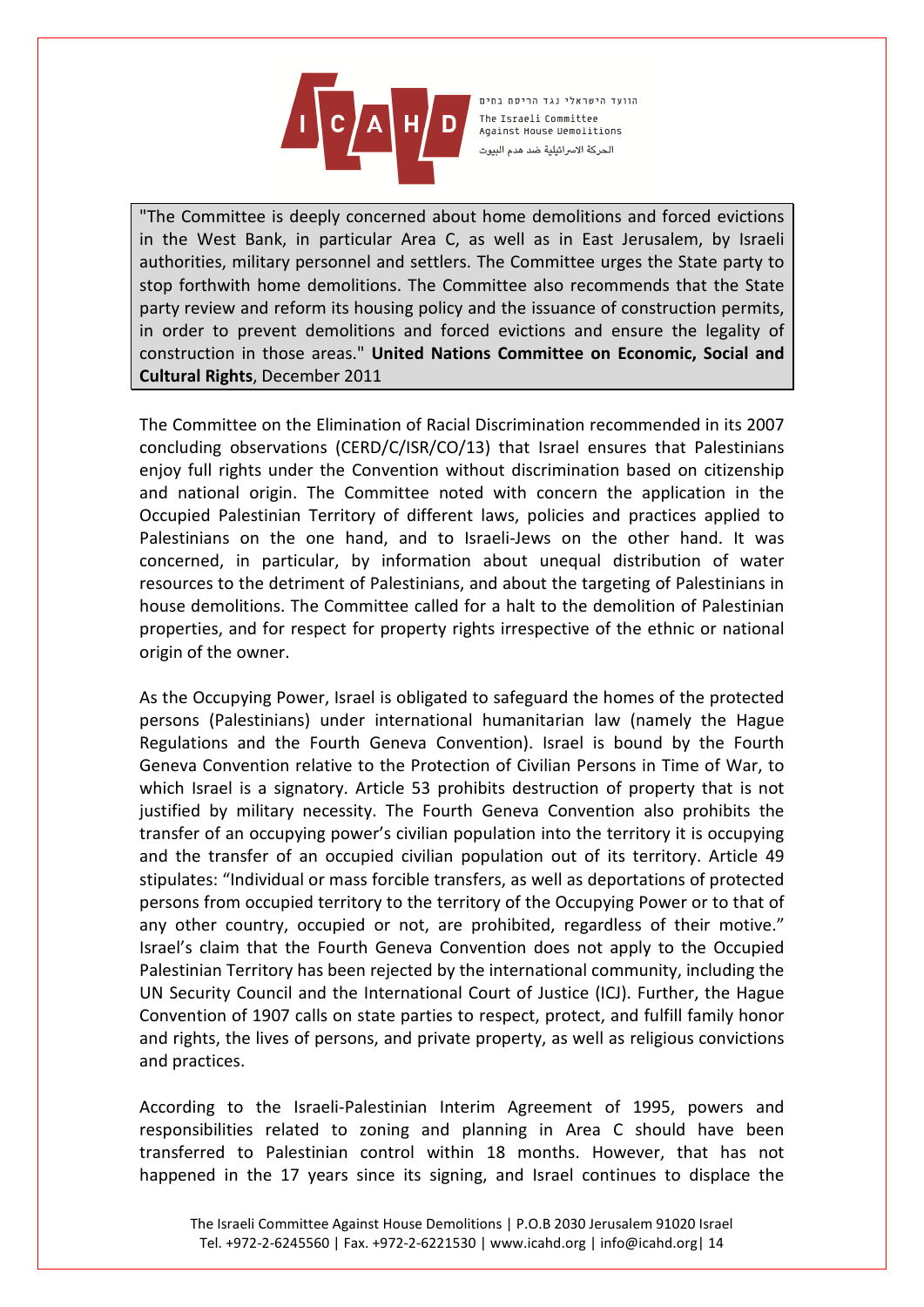

Palestinian inhabitants of the West Bank, in contravention of international law and bi-lateral agreements. The illegal Israeli practice of demolishing homes, basic infrastructure and sources of livelihoods continues to shatter Palestinian communities in East Jerusalem and Area C. Demolitions lead to a significant deterioration in living conditions for entire communities. Large numbers of Palestinians face increased poverty and long-term instability as well as limited access to basic services, such as education, health care, water, and sanitation as a result of these practices.

## **Area C**

Following the 1995 Interim Agreement on the West Bank and the Gaza Strip and the subsequent agreed division of the Occupied West Bank, Area C - consisting of 70% of the West Bank - remained under full Israeli security and civil control, an arrangement that has remained following the halt in negotiations. This partition severely fragments Palestinian communities as well as isolates a great expanse of rural area in Area C, while enclosing heavily built-up enclaves in Areas A and B. This cramps the natural expansion of Palestinian communities in the West Bank required to maintain an adequate standard of living. Thus, while 150,000 Palestinians reside in Area C, the remaining 2.3 million are squeezed into 40% of the territory. Due to the discriminatory planning and zoning policies that Israel currently administers in an area, which already lacks basic public infrastructure, families are struggling to meet their basic needs. This has triggered a growing trend of displacement from Area C to both Areas A and B and within Area C, threatening the very existence of these communities and coupled with Israeli settlement activity, setting the ground for the Judaization of the West Bank.

Despite Israel's commitment in the ICERD to eliminate racial discrimination in all its forms and to guarantee the right of everyone, without distinction as to race, colour, or national or ethnic origin, to equality before the law, notably in the enjoyment of the rights to housing, Israel's housing policy in Area C makes enjoying this basic right nearly impossible. In practice, construction is currently permitted in less than 1% of the area. The overwhelming majority of Area C is allocated to Israeli settlements and military installations, thus denying Palestinians building permits in 70% of the land.

Allocating land for military training is not confined to unpopulated areas but can occur in the heart of Palestinian residential communities. In the remaining 30% of the land, intended construction is conditional on complementarity with a plan endorsed by the Israeli Civil Administration, of which less than 1% satisfies this requirement. Thus Palestinians are faced with the choice of building irregularly or leaving their communities. This policy is violently enforced with the demolition of homes and other infrastructure such as schools and health clinics being a regular occurrence. In the meantime, the expansion of illegal Israeli settlements in Area C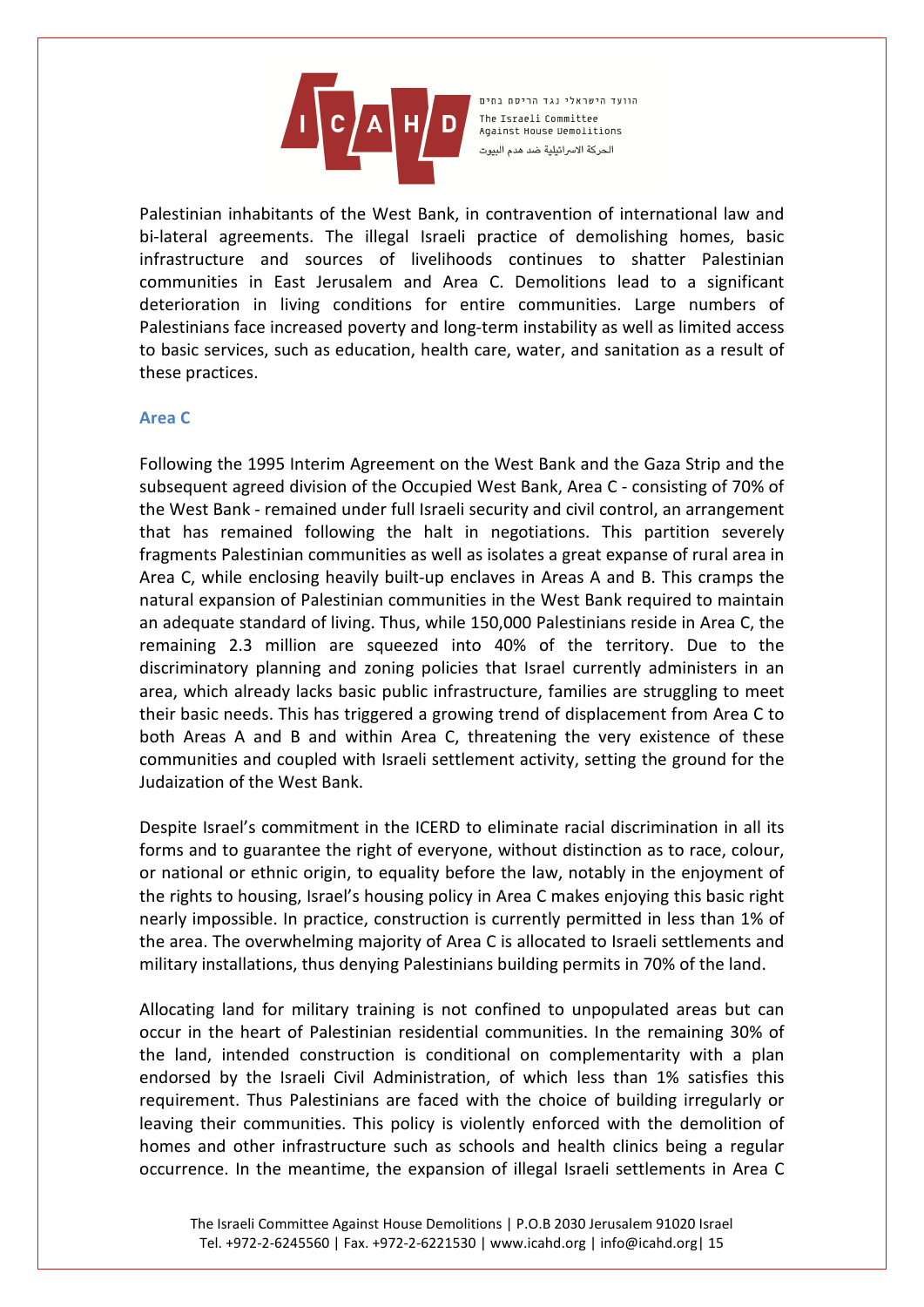

flourishes under detailed plans approved by the Israeli Civil Administration which incorporate expansion areas nine times the size of the current built-up areas. Furthermore, the fact that some of the officials staffing the Israeli Civil Administration and influencing planning and zoning policy are themselves settlers is worrying as it highlights an almost inevitable conflict of interest.

A considerable contributing factor to the displacement of Palestinians in Area C is the restriction on movement and access to water, land and basic services. This is particularly severe in the herding communities such as the Bedouin and the sedentary villages which are often located in remote areas. Due to the barrier, settler expansion and violence, and the isolation of land as closed military zones, access to land to graze livestock, collect hay and water, and cultivate agriculture is severely restricted. Communities are now forced to purchase such necessities at a premium. This has resulted in a dramatic decrease in herd sizes and increase in debt.

The principal impact of Israel's policies in Area C is an ethnic displacement of the Palestinians from their rural communities with thousands more at risk and the foreseeable obliteration of entire communities. This in turn has emotional and socioeconomic effects on the displaced families especially considering a large proportion of the community has the added vulnerability of a history of displacement, being made refuges in 1948. Symptoms range from dependency on humanitarian aid to a deep psychological trauma especially in children including anxiety, depression and post-traumatic stress disorder. The severity of this impact is exacerbated by Israel's interference with the aid provided by the humanitarian community as is evidenced by the recurring demolitions of tents provided following house demolitions.

Israel's practices in Area C violate the right to adequate housing enshrined in several bodies of international human rights law. Specifically, the human right to adequate housing is contained, inter alia, the International Convention on the Elimination of All Forms of Racial Discrimination of 1969 (Art. 5(e)(iii)), and in the Universal Declaration on Human Rights of 1948 (Art. 25(1); the International Covenant on Economic, Social and Cultural Rights of 1966 (Art. 11); the International Covenant on Civil and Political Rights of 1966 (Art. 17); the Convention on the Rights of the Child of 1990 (Arts. 16, 27); and General Comments 4 (1991) and 7 (1997) of the UN Committee on Economic, Social and Cultural Rights.

Additionally, Israel's policies and practices in Area C may very well constitute "inhuman acts" under Article 7(1)(d) of the Rome Statute of the International Criminal Court, as well as a violation of the UN Convention on the Suppression and Punishment of the Crime of Apartheid of 1973.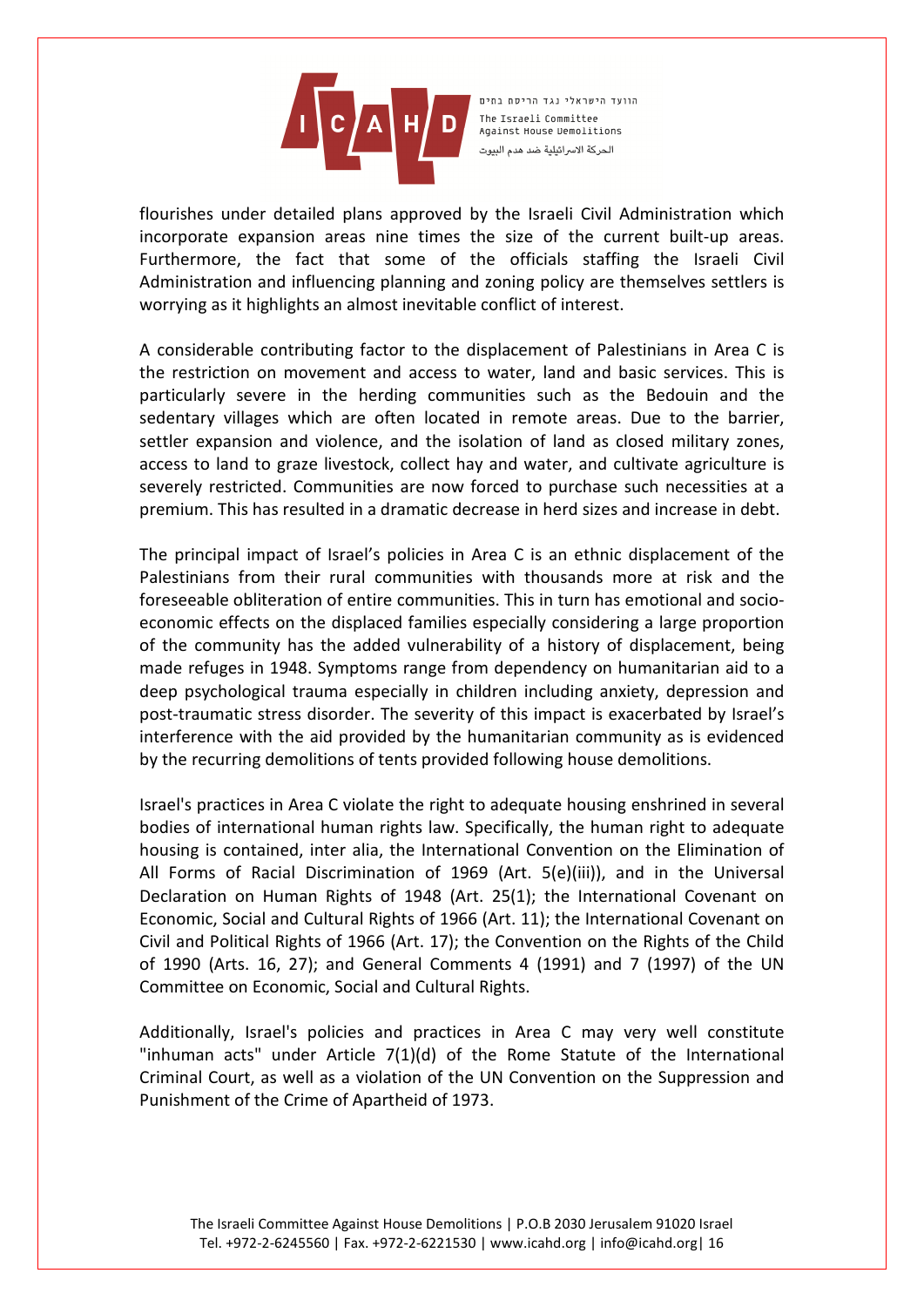

#### **East Jerusalem**

Sub-articles 5(d)(ii)-(iii) deal with the individual right to leave and return to one's country and to have a nationality, as well as the right to non-discrimination in acquiring and maintaining nationality. Palestinian East Jerusalemites are eligible for permanent residency in Israel, but that status is conditioned upon many criteria that oftentimes pose challenges for Palestinians who work, travel and live in other parts of the world (including the West Bank and Gaza), in order to be with family or for various other reasons. Naturalization is allowed under strict circumstances, most Palestinians in East Jerusalem choose for political reasons not to obtain citizenship, and under international humanitarian law, the occupied population may not be required to pledge allegiance to the occupying power in order to obtain citizenship, as is the case here.

Israel's policy toward Palestinian permanent residents is the same as that of all foreigners with permanent residency, where the status is revocable if the holder cannot show presence for the past seven years. Even presence in the West Bank, the area contiguous (physically and culturally) to East Jerusalem, and under international humanitarian law an extension of the same occupied territory, is grounds for residency revocation. The policies and practices applied to East Jerusalem leave many Palestinians with little choice but to either remain in the area, build illegally and risk demolition of their homes and displacement, or to leave the area and risk losing their residency rights – and in most cases their right to return to Israel (and East Jerusalem).

This places many Palestinians at risk of becoming stateless (or "residency-less," as many already lack citizenship in any state). Even in cases in which a Palestinian former East Jerusalem resident has not been rendered stateless (or "residency-less") by her exclusion from Israel (as she has successfully obtained residency or citizenship elsewhere), she has been barred from returning to her place of habitual residence – and in most cases, her homeland. Additionally, Palestinian East Jerusalemites' inability to access, travel between and live in any part of the occupied territory (East Jerusalem, the West Bank and the Gaza Strip) violates several basic provisions of international humanitarian law, and the general right to freedom of movement.

Permanent residency status was revoked from over 14,000 Palestinian East Jerusalemites between 1967 and 2011, and revocations have increased over the past decade. Some 6,500 revocations took place between 2006 and 2008. In 2008 alone, 4,577 East Jerusalem residents lost their status, amongst which 99 were children under the age of 18. As opposed to when applied to foreign citizens and immigrants, this policy is wholly inappropriate when applied to a population that is native to the place and that lived there prior to Israeli rule. This issue was not addressed in Israel's Country Report.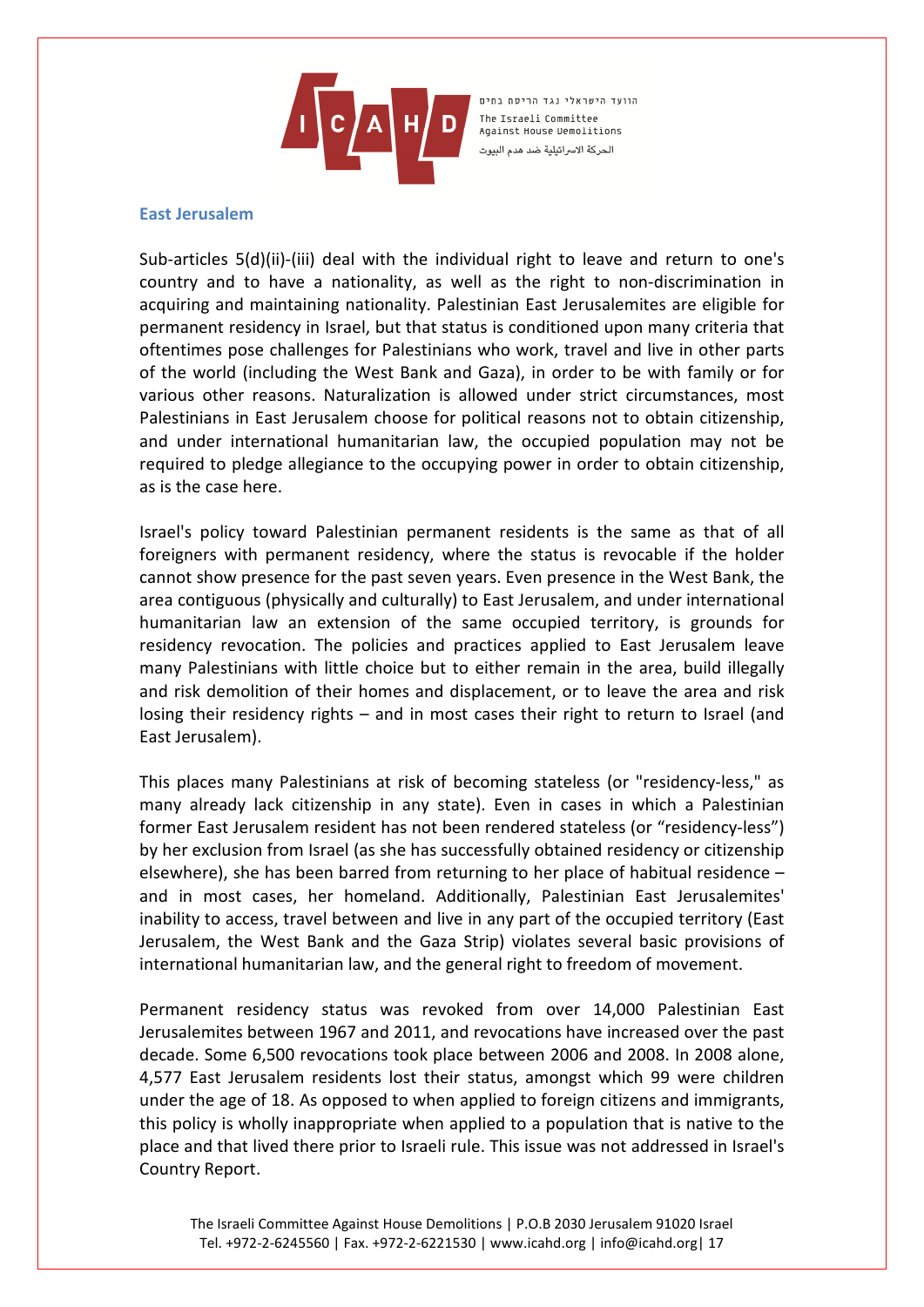

A different, but related phenomenon is that of lack of family unification. Article 5, sub-article (d)(iv) relates to the right to marriage and choice of spouse. Unlike Jewish Israeli citizens, Palestinian permanent residents and citizens alike do not have the right to obtain residency or citizenship for their non-citizen, non-resident spouses who wish to join them in Israel or East Jerusalem through family unification – if the latter are Palestinian residents of the West Bank or Gaza. While in the past there were obstacles to obtaining residency for Palestinian spouses, since 2003 the Israeli government has imposed a wholesale freeze on the family unification process between Palestinian non-citizens and non-residents wishing to live with their permanent resident spouses inside Israel and East Jerusalem.

Given the geographical, cultural, linguistic and political contiguity between East Jerusalem and the West Bank, separately merely by an artificial border Israel created in 1967, many East Jerusalem residents naturally find their spouses in the West Bank, and vice versa. These couples are then faced with the harsh choice between living in the OPT and risking the loss of one spouse's permanent resident status and accompanying benefits, and living in East Jerusalem while one spouse risks deportation. Given that the employment opportunities and social benefits are typically preferable in East Jerusalem than under the occupied Palestinian Authority, and entail far fewer restrictions on the freedom of movement, at least within Jerusalem, such families often prefer to remain illegally in East Jerusalem and build illegally there, if need be. Alternatively, these families will leave East Jerusalem, and the resident spouse, along with any children, may well lose her residency and thus her right to return to her home, or place of habitual residence.

Article 5, sub-article (e)(iii) deals with the right to housing. As was discussed above under Article 2, the cumulative effect of Israel's policies and practices in East Jerusalem is to leave many Palestinians with no option other than to build illegally or leave the area, in most cases the place of their birth. Many Palestinians choose to build illegally in order to remain in the area for the reasons described above, and thus to risk the demolition of their homes. Needless to say, this is not an adequate housing solution and it does not fulfill the right to obtain housing free of discrimination.

While not all unauthorized homes have been issued demolition orders, there are approximately 1,500 demolition orders in East Jerusalem pending enforcement. According to figures published by the European Union, as of the end of 2009, more than 60,000 Palestinians in East Jerusalem (20 percent of the Palestinian population in the city) were at risk of their homes being demolished due to unauthorized building. An additional consequence of the planning and building reality in East Jerusalem is severe housing density and overcrowding, where the average density in East Jerusalem is nearly twice that of West Jerusalem.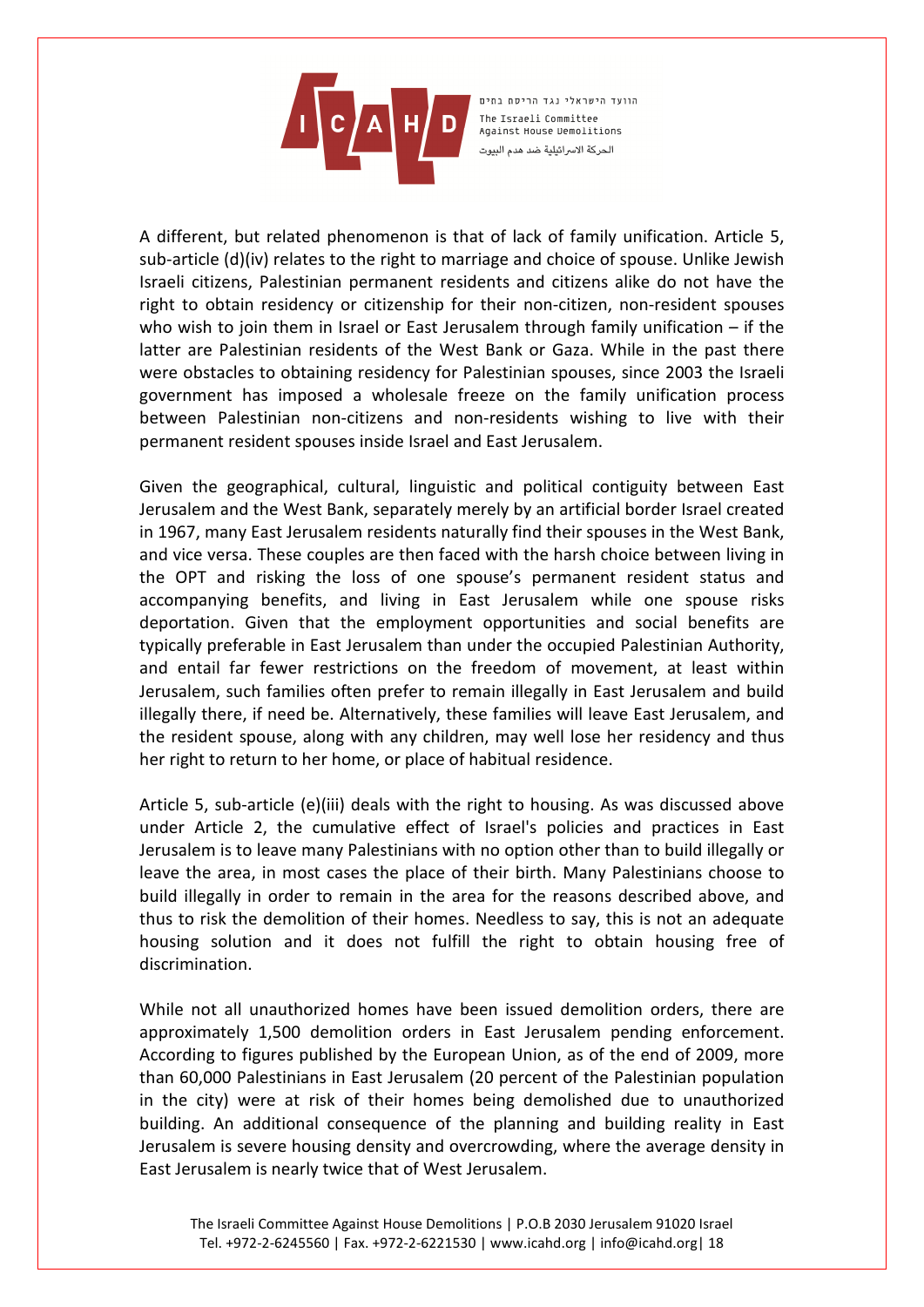

Enforcement of building and planning laws, including demolition and the levying of fines, is executed in a discriminatory manner. While Jews represent approximately 64 percent of the population in Jerusalem, demolitions of their buildings represented only 28 percent of the demolitions carried out during that period. Overall, more than 70 percent of demolitions in Jerusalem are carried out against Palestinian buildings, but Palestinians are accountable for only approximately 20 percent of the unauthorized building in the city. What is more, given the zoning and planning situation in Jerusalem, Palestinians are more likely to engage in more serious building infractions than Jews who face far fewer obstacles in obtaining permits. As the municipality ostensibly prioritizes more serious infractions, entire Palestinian homes and structures are more likely to be demolished than Jewish homes and structures.

Additionally, and contrary to the claim made in Israel's Country Report, based on practices on the ground, Palestinians in Jerusalem are more likely than Jews to experience expedited demolitions and evictions with limited opportunities to defend against them. As opposed to the types of orders more likely served on Jewish structures, the majority of demolition orders served on Palestinian structures are administrative order. These orders may be executed beginning 24 hours after their delivery, putting the owners on extremely short notice to launch a legal challenge to the demolition. Lastly, the more serious the offense the greater the fine that may be levied on the offender, and thus Palestinians pay a disproportionately higher amount of the fines to the Jerusalem Municipality and Ministry of Interior for building infractions.

An additional, related phenomenon present in East Jerusalem is forced (or courtordered) evictions. Over recent years forced evictions have taken place in several neighborhoods in East Jerusalem, evicting over 200 Palestinians from their homes in order to allow Jewish building, typically based on claims of Jewish land ownership from prior to 1948 or based on the historical, religious or archaeological importance of an area. These evictions also increase the demand for housing, the motivation to build illegally, and indirectly, the number of demolitions, and naturally cause further displacement of Palestinians.

According to OCHA figures, as of October 2010 over 60 Palestinians had lost their homes in the Sheikh Jarah neighborhood alone, and an additional 500 stood to lose their homes in ongoing proceedings launched by the various settler groups active in the area; since late 2008 the Israeli authorities have evicted over 60 Palestinians from their homes in the Karm Al Ja'ouni neighborhood (or the "Tomb Quarter"), and current plans for the area threaten to evict an additional 300 Palestinians. The United Nations High Commissioner for Human Rights report of March 2011 reported that according to new development plans in the Al-Bustan area of Silwan, over 40